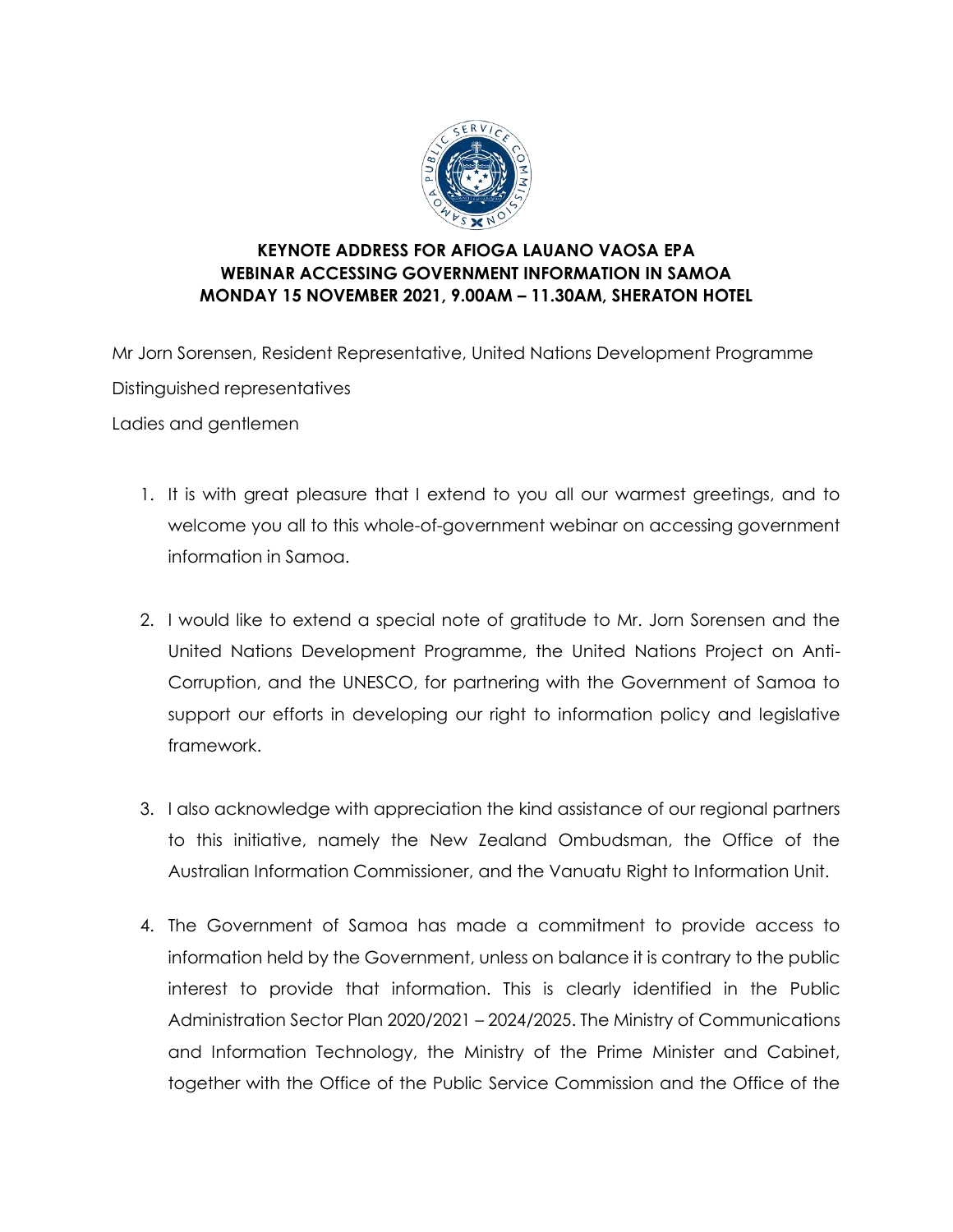Ombudsman, have started parallel but complimentary works to develop Samoa's RTI framework. It is one of many initiatives we have in the Sector Plan to strengthen our anti-corruption landscape, as well as citizen participation and engagement with government.

- 5. When developing the new Public Administration Sector Plan, the Government recognized the need for a citizen-centered approach to addressing a wide-range of issues affecting service delivery, including corruption in all its forms. This is reflected in the long-term outcome of the Plan, where we've committed to achieve a 'trusted, citizen-focused, public administration'. And today's webinar is a step towards realizing that. We acknowledge that citizen expectations of government continue to grow, and we ought to ensure that our frameworks and our policies evolve accordingly to meet this change in pace.
- 6. The aim is to make more information available than what is currently accessible by the public, provide equal access to information across all sectors of the community, and provide appropriate protection for individuals' privacy. In hindsight, providing a platform for accessing official information ensures that we play our part in promoting the rule of law, particularly as the Constitution of Samoa guarantees the right to freedom of expression. While this may be the case, we acknowledge that there is work to be done to review and strengthen the current legislative and policy framework in its entirety, to ensure it is aligned in a way that will facilitate public access to information.
- 7. Government authorities at the moment operate on the principle of maximum disclosure. That is, most, if not all, reports, policies and laws have been made available on agency websites and online portals, and the public may request or obtain copies of the same from the responsible agency. I understand that there is still work to be done to ensure the timeliness of our responses to some requests, but this is work in progress and we do intend to do better.
- 8. For your session today and others to follow, I encourage you to think about how we can make this framework work for Samoa. We would like to see a framework